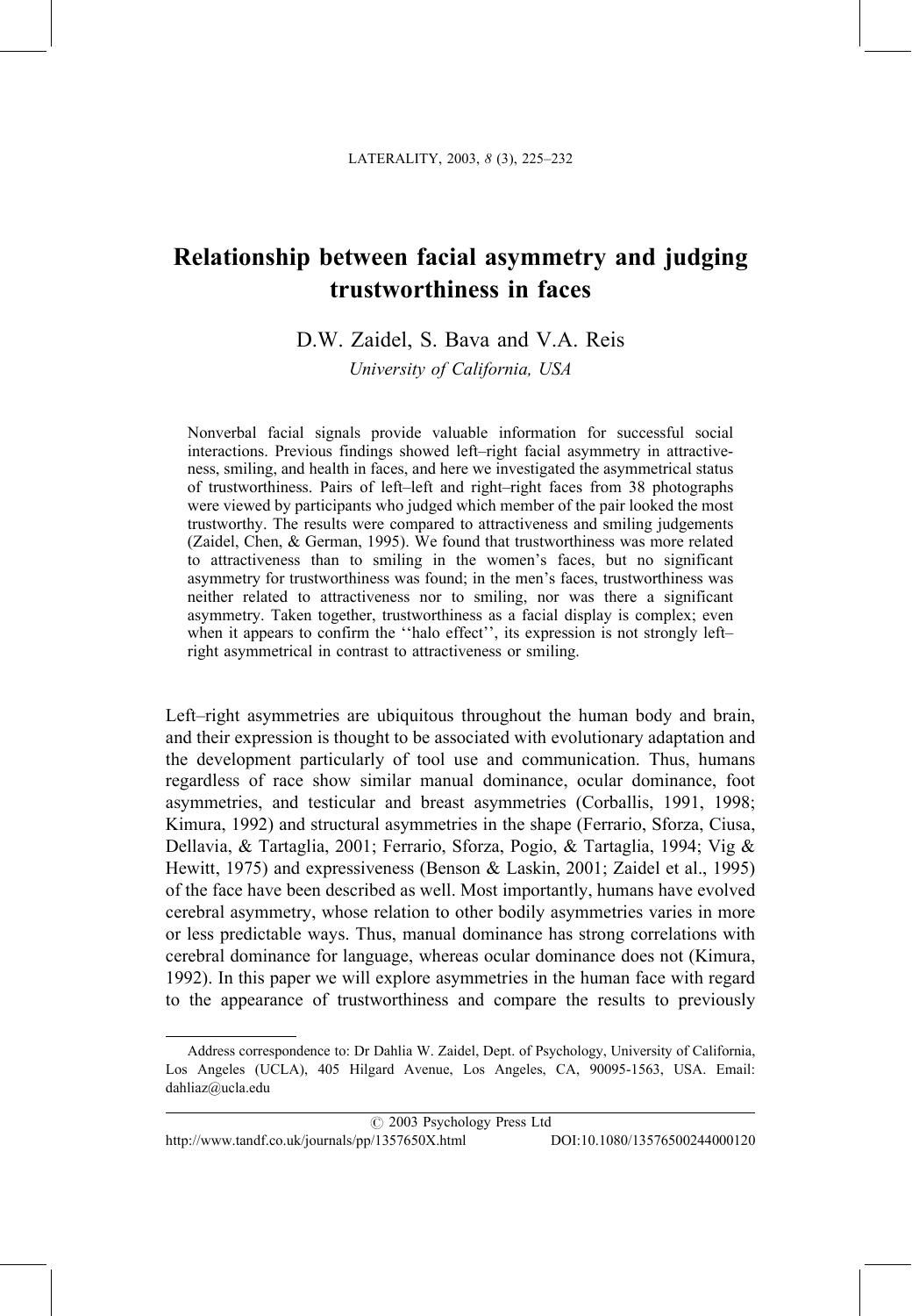obtained results on asymmetries in attractiveness and smiling (Zaidel et al., 1995).

An important ingredient in successful social interactions is the determination of the other's trustworthiness or honesty, a social attribute that is frequently inferred solely from viewing someone's face. In patients with localised brain damage (Adolphs, Tranel, & Damasio, 1998), facial recognition per se was found to be a separate process from social judgement of trustworthiness and to be controlled by a different brain region. Cortical regions in the right parietal lobe specialise in facial recognition while the amygdala, a subcortical region, is implicated in judgement of trustworthiness (Adolphs, Sears, & Piven, 2001; Adolphs et al., 1998). An fMRI study of normal participants revealed that intentional assessment of untrustworthiness in photographs of faces resulted in increased activity in localised regions in the right hemisphere while automatic assessment resulted in activation of the amygdala bilaterally (Winston, Strange, O'Doherty,  $\&$  Dolan, 2002). What mental processes in humans are applied in judgements of trustworthiness or honesty are poorly understood, but it is not unreasonable to assume that socially related signals displayed on the face are processed differentially from recognition in the brain of the observer.

The flip side of trust is deception. Biological organisms have developed a host of strategies that fool perception in others in order to obtain trust so that a successful outcome could be achieved (Gould & Gould, 1989; Linden, 2000). In non-human primates, specific behaviours in chimpanzees and gorillas indicate awareness that facial expressions have consequences. Male chimpanzees, in order to deceive other males about their willingness to fight, turn away and manually rearrange their faces before facing their potential attacker. They do this in order to avoid showing their teeth, a chimpanzee signal of fear (DeWall, 1986). A captive female gorilla consistently hid her playface with one or both hands when she did not want to participate in play (Tanner & Byrne, 1993). Play did not commence even if other signals normally associated with play were concurrently being made by the gorilla. Those organisms that are better at detecting deception have a selective advantage. Moreover, the relationship between face and brain in non-human primates may be reflected in the left-right asymmetry in several facial communicative displays by rhesus monkeys, with more salient expressions in the left side (Hauser, 1993).

Human beings also benefit from deception, although with the addition of language our deceptions are much more complex than those of non-human animals, and are not restricted to the face (Zuckerman, DePaulo, & Rosenthal, 1981). When people decide that someone has an "honest face", a large number of dynamic cues used to detect deception cannot be captured in a still photograph. Indeed, researchers in the fields of social psychology, personality, criminology, and law have used video tapes of moving faces, interpersonal interactions, and linguistic exchange in their experiments. The cues people use to detect lies have been summarised thus: verbal (what people say), vocal (how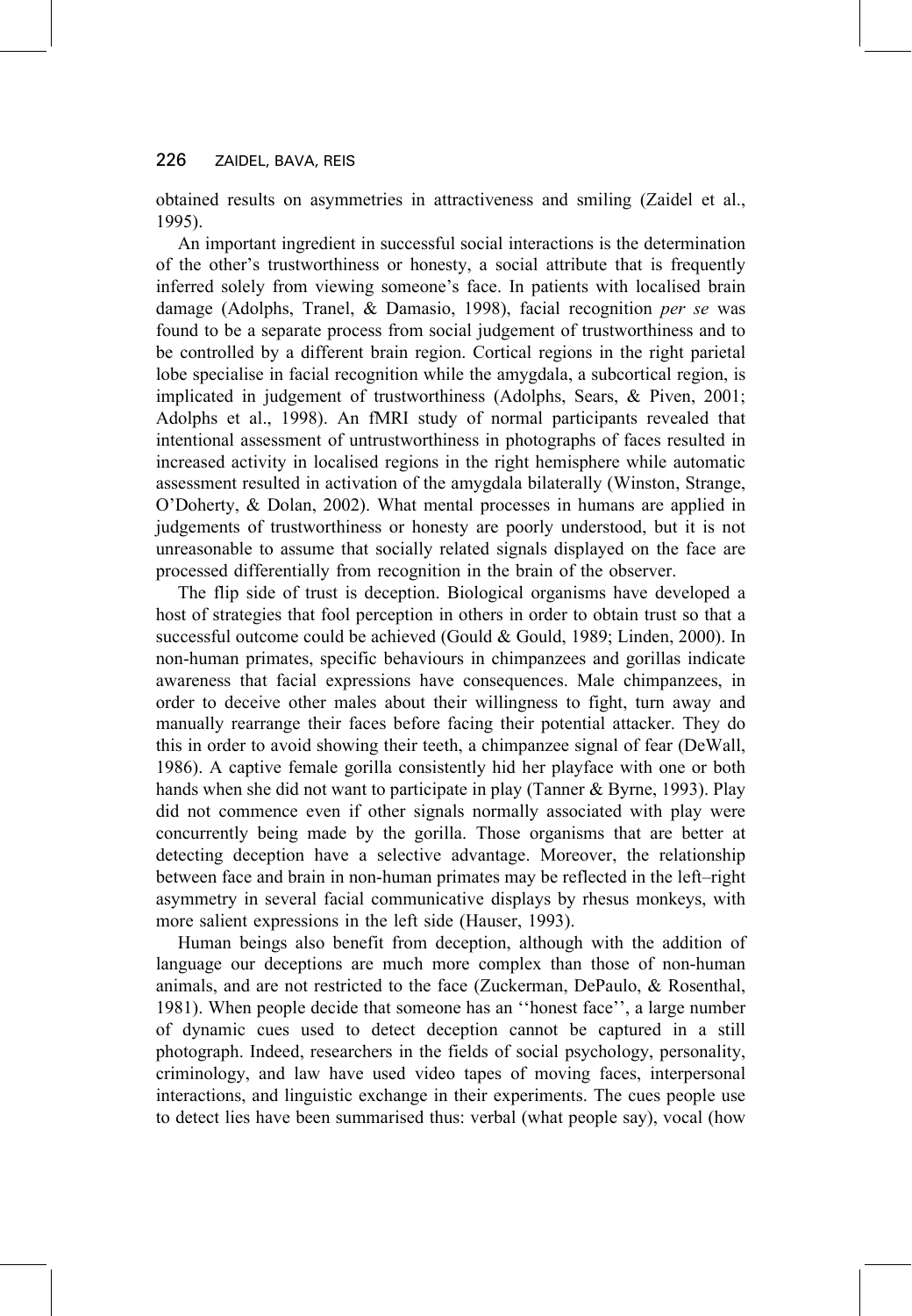#### TRUSTWORTHINESS AND FACIAL ASYMMETRY 227

people speak), visual, and miscellaneous (DePaulo, Stone, & Lassiter, 1985). Visual cues that we would expect people to use, but that are not generally used to determine whether or not someone is lying, include dilated pupils, blinks, shrugs, emblems (nodding for affirmation, for example), and a decrease in the number of illustrators (gestures used that emphasise what is being said) (Stiff et al., 1989). Untangling the cognitive complexity in trust or deception signals and their interpretations continues to present a challenge to investigators in many research fields, and the underlying biological mechanisms remain elusive.

In the present study we used facial stimuli from our previous studies (Chen, German, & Zaidel, 1997; Zaidel et al, 1995), specifically, perfectly symmetrical faces constructed on the computer from aligning together one half of a photographed face and its own mirror image, thereby creating left-left and rightright composites. We found facial asymmetry for face-sex attractiveness (Zaidel et al., 1995), for smiling in both women's and men's faces (Zaidel et al., 1995), resemblance (Chen et al., 1997), and the appearance of health (Reis & Zaidel, 2001b), as well as a positive relationship between the appearance of health and attractiveness (Reis & Zaidel, 2001a). Facial asymmetries, or symmetries, are anchored in biology and neuroanatomy, and their presence with regard to specific functions (trustworthiness, attractiveness, or smiling) has been suggested to be the consequence of an adaptive co-evolution between the functionally asymmetric human brain and the face (see Zaidel et al., 1995). On the one hand, the "halo effect" would predict that trustworthiness and attractiveness judgements are nearly indistinguishable. On the other hand, smiling provides social signals relevant to trust as well. Given our previous results on the separation of these two attributes (attractiveness vs smiling) in the two sides of the face, we could not predict that trustworthiness judgements would yield the identical degree of facial asymmetry as either attractiveness or smiling.

## **METHODS**

### Participants

A total of 34 right-handed undergraduate students (17 females, 17 males) taking lower-division psychology courses at UCLA participated in the experiment in exchange for partial course credit.

### Stimuli

The stimuli were from previous studies and were described in previous publications (Chen et al., 1997; Reis & Zaidel, 2001b; Zaidel et al., 1995). They consisted of pairs of left-left and right-right composites of faces (age range 18– 26) that were created on a computer from straight-on photographs with neutral expressions and symmetrical lighting. There were 21 such composite pairs of women's faces and 17 pairs of men's faces.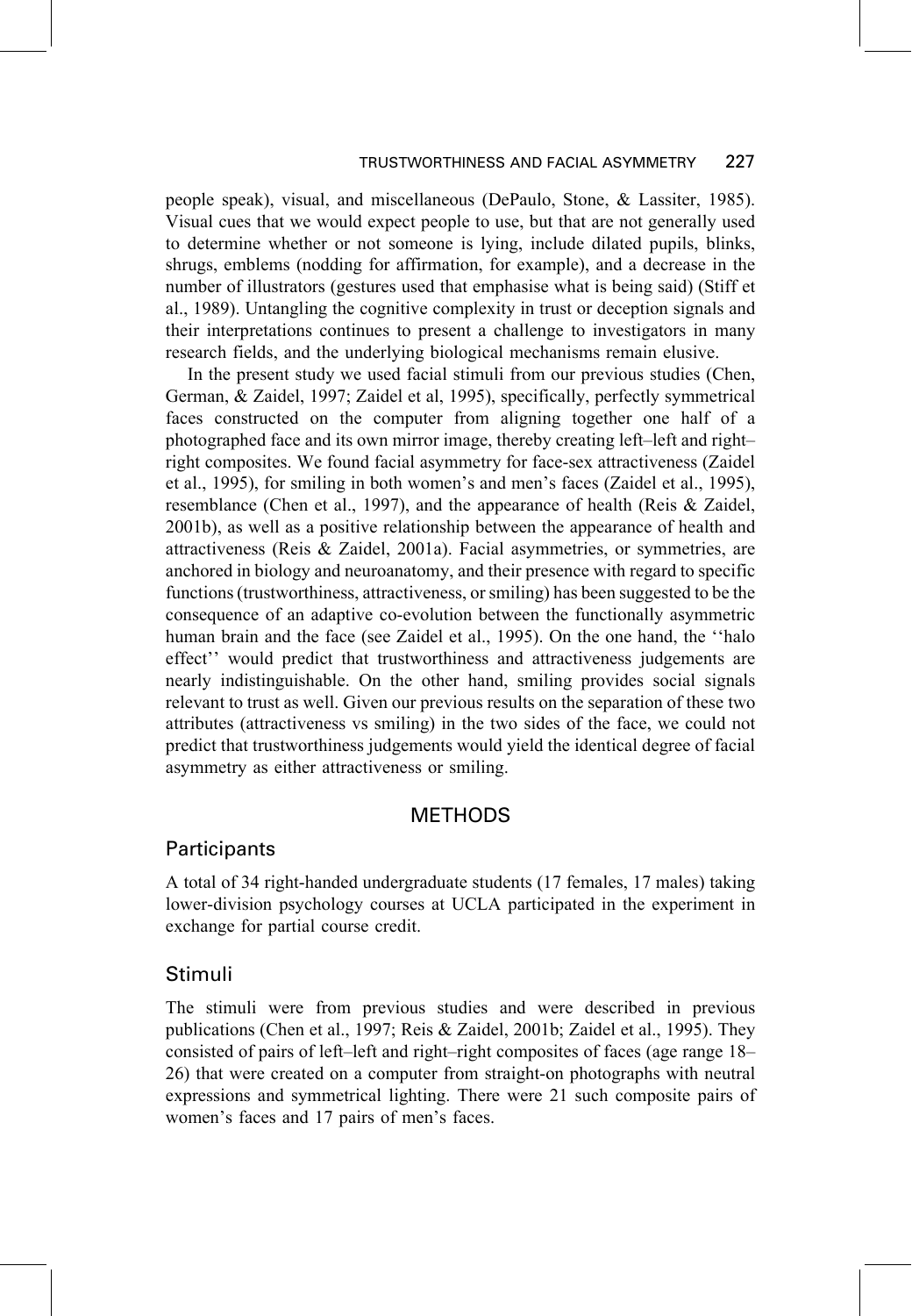### Procedures

Participants were tested individually. Each participant sat in front of a computer screen and viewed a series of 38 trials in which a trial consisted of viewing a pair of left-left and right-right faces of the same individual, for a duration of 10 seconds. The task for the participant was to decide which member of the pair looked the most trustworthy, or if the two members were the same in that regard. The participant entered the decision directly on the computer's keyboard. Women's and men's faces were intermingled within the series of trials, and within each face sex, the computer screen laterality for viewing the left-left or right-right was counterbalanced.

# **RESULTS**

The frequency of choosing the left-left and right-right was determined for each facial stimulus across all participants. Figure 1a,b illustrates the mean percent frequency for women's and men's faces, and this is compared to attractiveness judgements and smiling judgements (Zaidel et al., 1995).

A repeated measures ANOVA with a between-subjects factor of Face Experiment (trustworthiness, attractiveness, smiling) and a within-subject factors of Face Side (left, right) was applied to the women's faces data and the men's faces data separately. The ANOVA for the women's faces uncovered a significant Face Experiment  $\times$  Face Side interaction,  $F(2,60) = 7.78$ ,  $p \le$ .001. The nature of this interaction can be seen clearly in Figure 1a. The main effects for Face Experiment or Face Side were not statistically significant ( $p$  > .5). Given the significant interaction, we analysed the data for women's faces further and found that whereas significant left-right asymmetry was confirmed for attractiveness,  $t(20) = -2.49$ ,  $p < .02$ , and for smiling,  $t(20) = 3.46$ ,  $p < .002$ , there was no significant left-right asymmetry in trustworthiness. The difference between trustworthiness and attractiveness in either side was not significant ( $p$ ) .3). The ANOVA for the men's faces did not reveal any significance ( $p > .5$ ). The nature of this outcome can be seen clearly in Figure 1b.

### **DISCUSSION**

The halo effect predicts that attractive people would be judged more trustworthy than those who are not attractive (e.g., Darby & Jeffers, 1988; DeSantis & Kayson, 1997). Indeed, here we found no significant difference in the left-left or right-right faces between attractiveness and trustworthiness judgements. Previously, the identical facial stimuli used here revealed that women's rightright was significantly more attractive than women's left-left, whereas men's faces did not elicit a significant left-right difference in attractiveness (Zaidel et al., 1995). However, the fact that a strong asymmetry in attractiveness is contrasted with the symmetry found here for trustworthiness (in women's as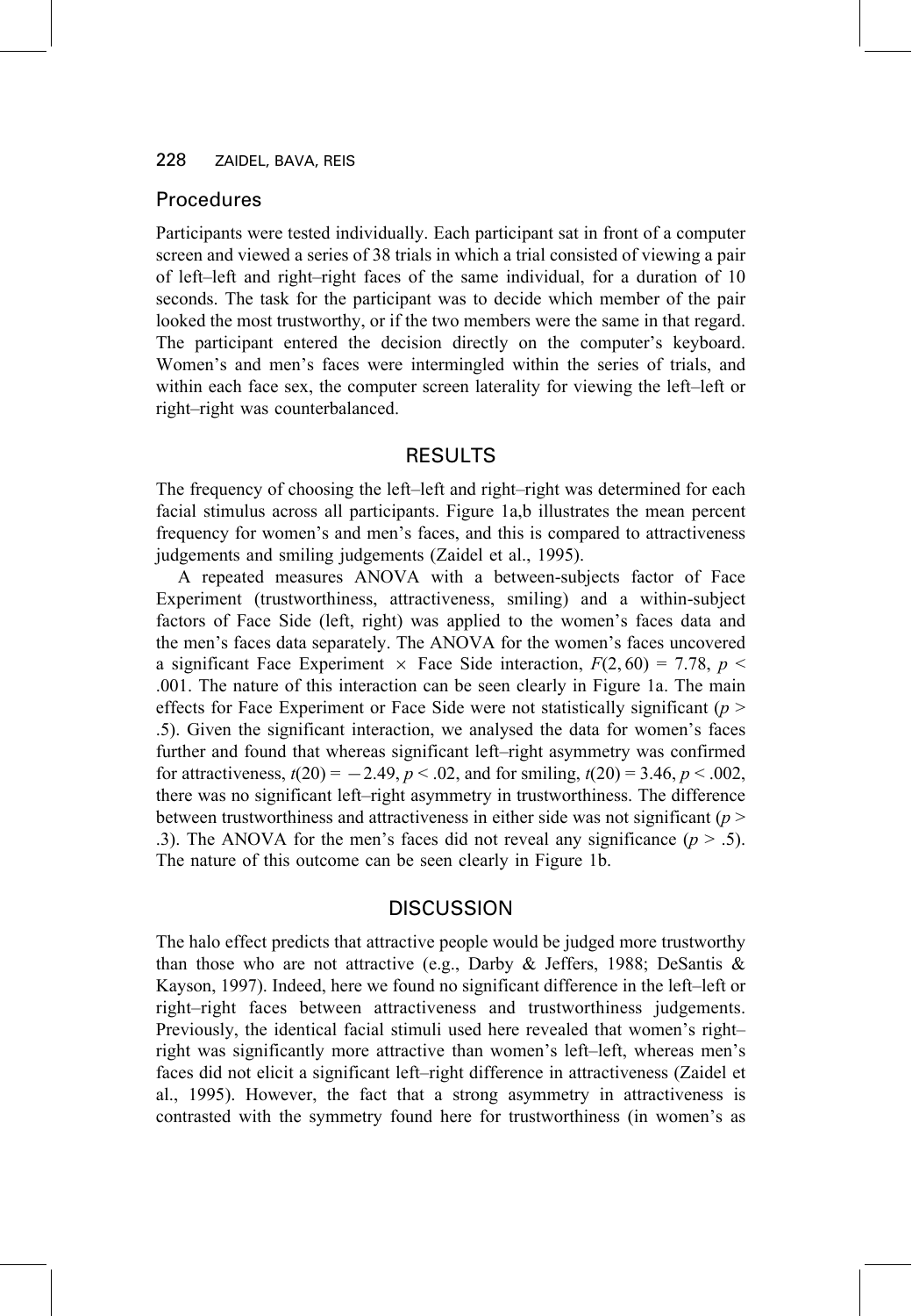

 $-22 - 1$ **Attractiveness** 

Figure 1a, b. Mean percent preference for left-left and right-right for women's and men's faces. Error bars represent standard error of the mean. The top half (1a) shows trustworthiness and attractiveness preferences. The bottom half (1b) shows trustworthiness and smiling preferences.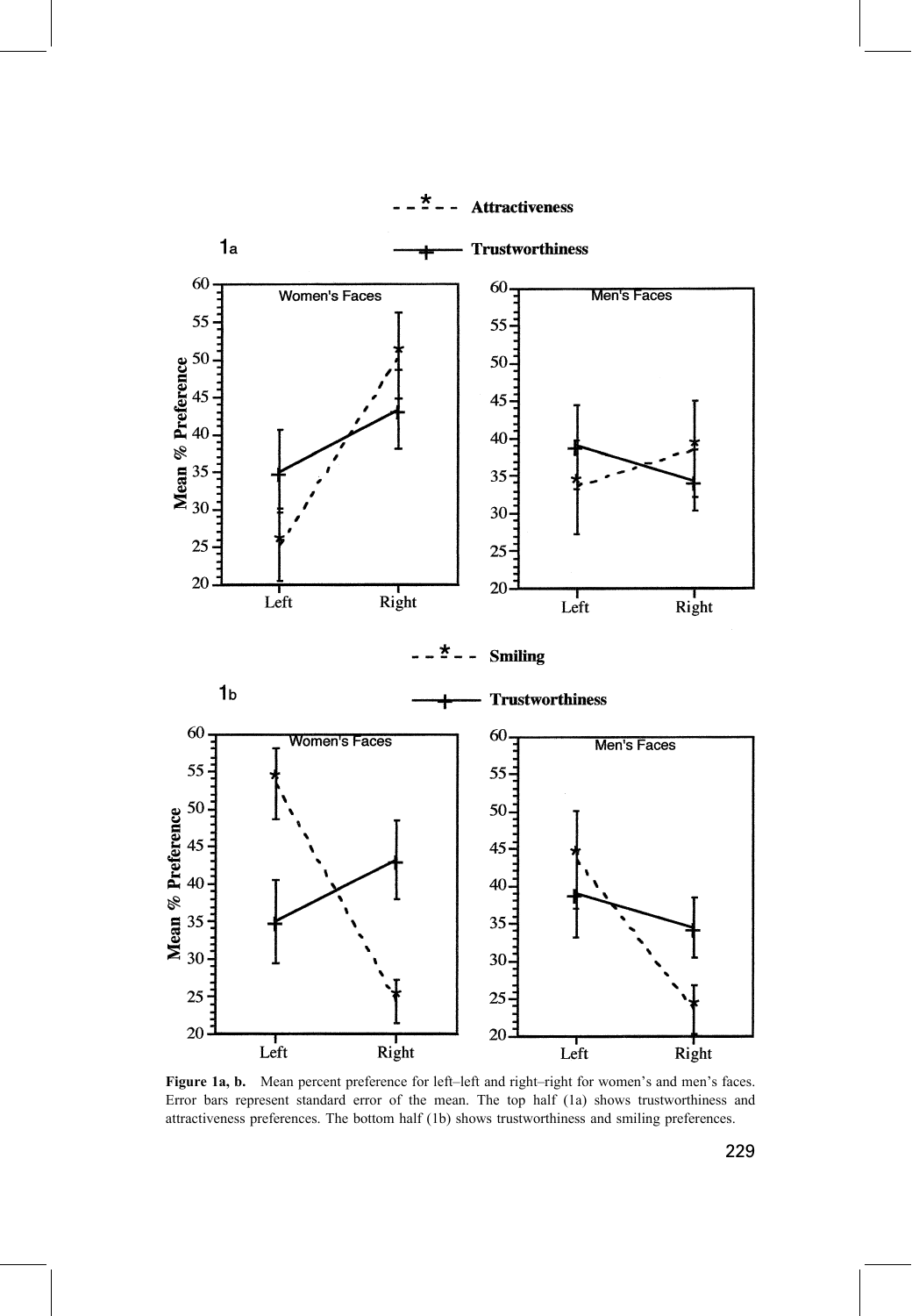well as men's faces) suggests that trustworthiness is manifested in the face differently from attractiveness. Despite the predictions of the halo effect (e.g., Dion, Berscheid, & Walster, 1972; Sigall & Landy, 1973), then, the left-right organization of trustworthiness and attractiveness signals in the face is not identical.

We set out to determine whether or not there is facial asymmetry in signals of trustworthiness in photographs of unfamiliar women's and men's faces. Structural and functional asymmetries are naturally occurring biological phenomena in the human body, including in the face. Manual dominance has strong correlations with cerebral dominance for language. Functional asymmetries in the face at this point of our understanding have conjectural associations with functional specialisation in the brain (Chen et al., 1997; Zaidel et al., 1995). Structural size asymmetries in the face, on the other hand, have been reported to be associated with handedness (Keles, Diyarbakirli, Tan, & Tan, 1997) and the cranio-facial and orthodental literature is replete with evidence for asymmetry in the mandibular regions (e.g., Ferrario et al., 2001, 1994; Vig & Hewitt, 1975). In the world of art, since the time of the Renaissance in Western Europe, portrait artists have preferred to emphasise one side of the face over the other in non-profile poses, more in women sitters than in men (reviewed in Zaidel & FitzGerald, 1994). Given the foregoing, the absence of a strong asymmetry in our trustworthiness findings in the presence of strong asymmetry for attractiveness in the identical set of stimuli highlights the complex biological manifestation of trustworthiness in the face.

In this study, we have compared trustworthiness judgements under the same experimental conditions that were used in our laboratory in several published studies. The mode of presentation consists of a single stimulus exposure as opposed to repeated exposures. This methodology may have preferentially tapped mental representations of the attractiveness concept. We cannot be sure, but we may speculate that this concept is easier and simpler to access than the trustworthy concept. The brain's neuroanatomical underpinning of trustworthiness judgements is seen in data obtained from braindamaged patients that shows these judgements can be adversely compromised following damage to the amygdala (Adolphs et al., 2001, 1998). In normal subjects, brain activity measured in fMRI during assessment of trustworthiness in photographed faces revealed increased activity for untrustworthiness particularly in the amygdala bilaterally and right insula (Winston et al., 2002). The authors of that study distinguish between automatic and intentional trustworthiness assessment, saying that automatic assessment involves the amygdala whereas intentional assessment involves cortical lateralised regions. Brain localisation for facial attractiveness is poorly understood at the present time. Thus, we suggest that one explanation for the facial symmetry in the trustworthiness results may lie in the mind's accessibility of these two mental concepts. Normally, to assess someone's trustworthiness may require repeated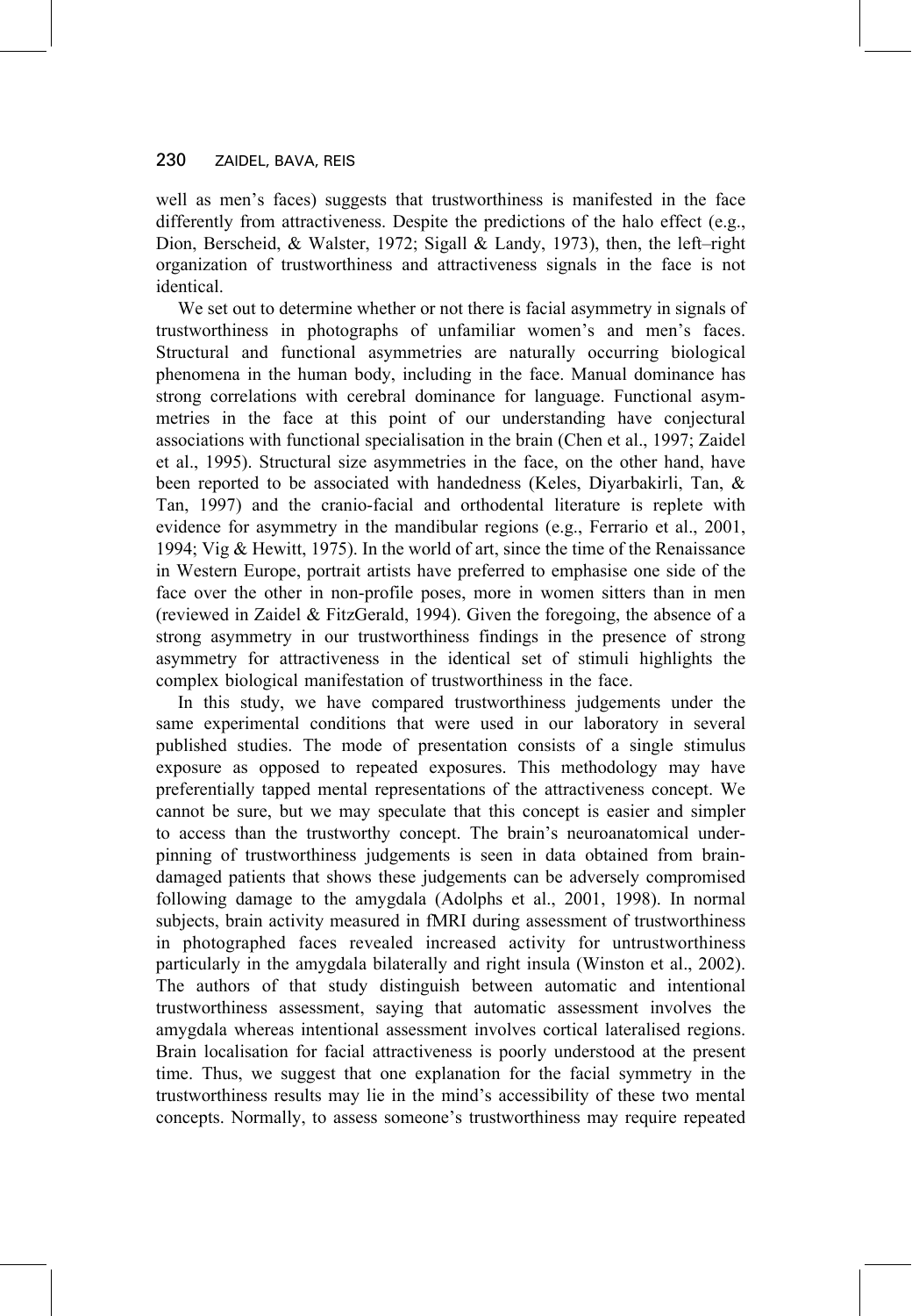exposure, for instance. Future studies in which this issue is explored may help to resolve this question.

Intuitively, one would expect that smiling, given its social value, should be strongly linked to trustworthiness. But this is not what the results showed here. The left-left faces were judged previously to display a more salient smile than the right-right faces (Zaidel et al., 1995) in both women's and men's faces. The fact that, unlike with attractiveness, a significant difference emerged between trustworthiness and smiling in both the left-left and right-right faces, suggests a weak association between the mental constructs of trustworthiness and smiling, at least as judged from looking at faces.

In human daily interactions, many social judgements reflect the interpretation of various signals in the face. These interpretations in turn have biological significance to survival and adaptation. The left–right functional organisation of human facial signals (not only emotional expressions of happiness, sadness, or anger) may have developed during the same evolutionary timeframe in which functional brain lateralisation emerged, thereby facilitating the interpretation of these signals by functionally specialised cerebral hemispheres in the human observer (Chen et al., 1997; Zaidel et al., 1995). Facial manifestations of attractiveness, smiling, and health have all been found to have a left-right asymmetrical organisation in the face, and the present study has now shown that despite the halo effect described by personality and social psychologists, there is no functional asymmetry in the facial signals of trustworthiness. Elements of trustworthiness signals may be present bilaterally in the face, attesting further to the complexity of untangling the biological manifestation of deception in human faces. We have suggested that additional insight may be gleaned in future studies that explore multiple as opposed to single stimulus presentation.

> Manuscript received 18 September 2001 Revised manuscript received 15 January 2002

### **REFERENCES**

- Adolphs, R., Sears, L., & Piven, J. (2001). Abnormal processing of social information from faces in autism. Journal of Cognitive Neuroscience, 13, 232-240.
- Adolphs, R., Tranel, D., & Damasio, A.R. (1998). The human amygdala in social judgment. Nature, 393, 470-474.
- Benson, K.J., Laskin, D.M. (2001). Upper lip asymmetry in adults during smiling. Journal of Oral Maxillofacial Surgery, 59, 396-398.
- Chen, A.C., German, C., & Zaidel, D.W. (1997). Brain asymmetry and facial attractiveness: Beauty is not simply in the eye of the beholder. Neuropsychologia, 35, 471-476.
- Corballis, M.C. (1991). The lopsided ape. New York: Oxford University Press.
- Corballis, M.C. (1998). Cerebral asymmetry: Motoring on. Trends in Cognitive Science, 2, 152-157.
- Darby, B.W., & Jeffers, D. (1988). The effects of defendant and juror attractiveness on simulated courtroom trial decisions. Social Behavior and Personality, 16, 39-50.